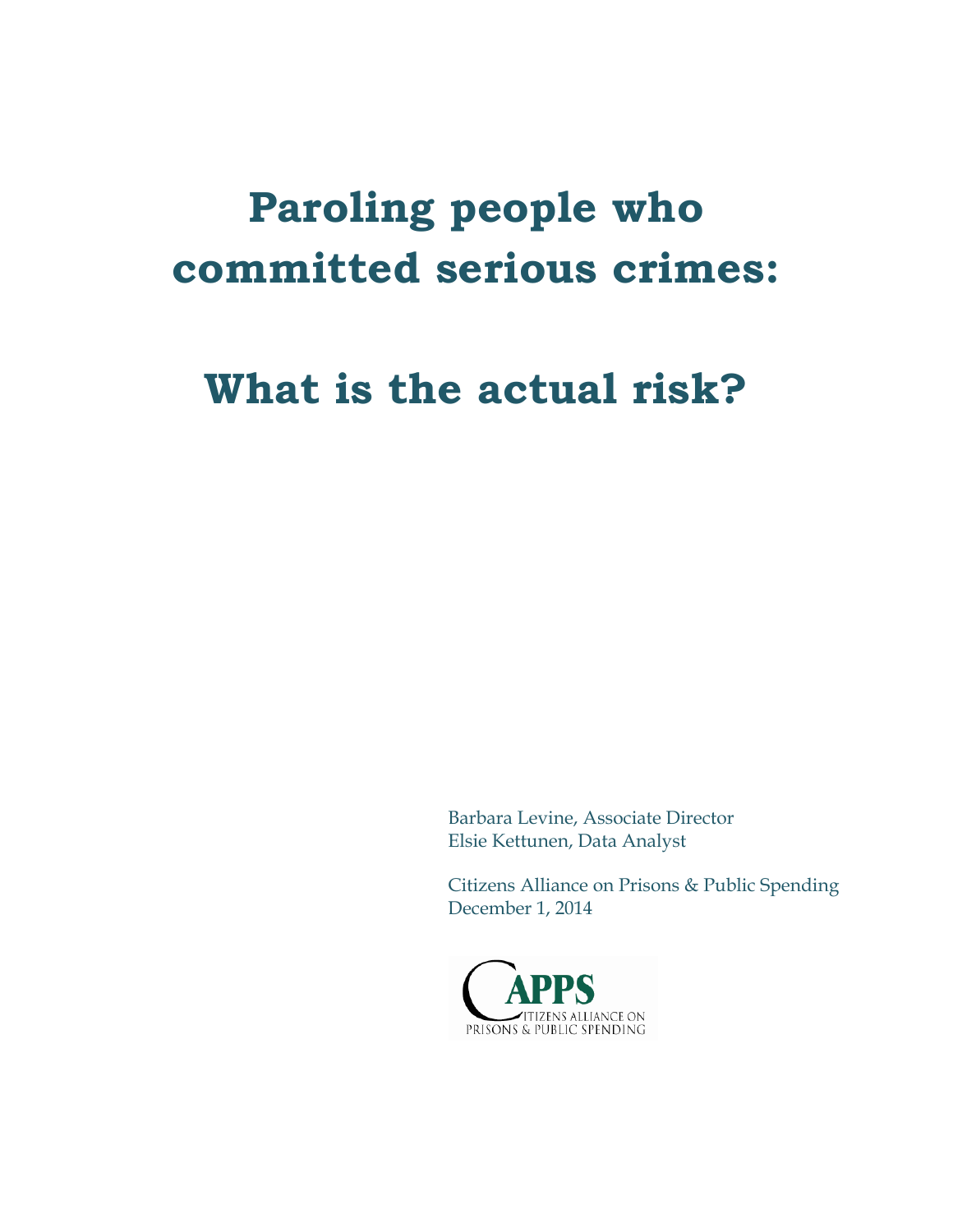# **Executive Summary**

The Michigan parole board routinely continues, *i.e.* declines to parole, prisoners who have served their judicially imposed minimum sentences and are eligible for release.

Thousands are continued four, five, six times or more at great cost to taxpayers as well as to the prisoners and their families.

Many of those denied score favorably on the Michigan Department of Corrections' (MDOC) parole guidelines and other risk assessment instruments.

**A** large proportion was convicted of homicide or sex offenses. They are continued because, based on their crimes, they are perceived to be a risk to public safety.

Decades of research in Michigan and other jurisdictions shows:

- People who commit homicides or sex offenses have extremely low re-offense rates overall and almost never return to prison for committing a new crime of the same type. The fact that someone committed a very serious offense in the past does not mean they are currently a risk to the public.
- There is no evidence that keeping someone incarcerated longer increases public safety.

This research is confirmed by the very low re-offense rates of Michigan homicide and sex offenders paroled from 2007 through the first quarter of 2010. More than 99 percent did not return to prison within three years with a new sentence for a similar offense.

- Of 820 people who had been serving for murder or manslaughter, two  $(0.2 \text{ percent})$ returned to prison for a new homicide.
- Of 4,109 people who had been serving for a sex offense, 32 (0.8 percent) returned to prison for a new sex offense.

In fact, in 2009 and 2010, returns to prison with new sentences actually decreased, despite the release of more than 1,000 additional people serving for homicide and sex offenses as a result of the parole board's continuance review process.

# **Introduction**

In 2009, in an effort to address Michigan's \$2 billion corrections budget by reducing the prisoner population, Gov. Jennifer Granholm expanded the parole board. The idea was that with more capacity it could increase the number of prisoner releases. The board reviewed thousands of prisoners who had served their minimum sentences and were eligible for parole but who had previously been "continued," that is, denied release. Many of these denials occurred despite favorable scores on the Michigan Department of Corrections' own parole guidelines and were based primarily on the seriousness of the offense.

Some in law enforcement denounced the move, saying that Granholm was trying to save money at the expense of public safety. They pointed to the release of people who had committed murder and sex offenses and predicted dire consequences.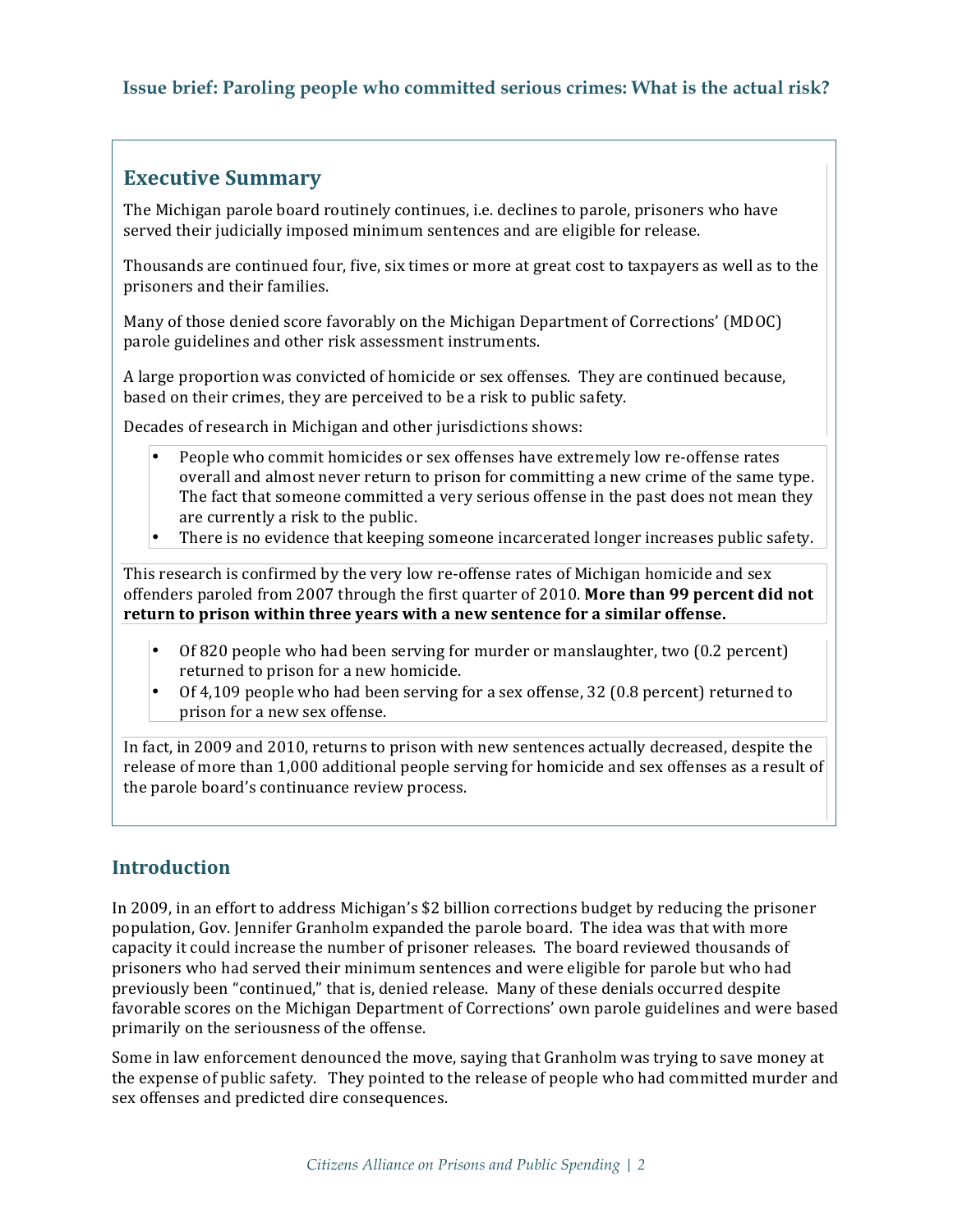By the end of 2009, the total number of people paroled had reached 13,508, an increase of 2,020 over the year before. The number of homicide offenders paroled more than doubled from 197 to 409. The number of sex offenders also doubled from 906 to 1,855. For people convicted of sex offenses, the trend toward more releases continued into 2010, when 742 were paroled in the first three months.

This paper examines the results of that endeavor and explores the larger questions it raises about the relationship between parole and public safety.<sup>i</sup>

# **The 2009 releases**

The MDOC routinely reports on parolees who returned to prison with a new sentence within three years of their release.<sup>ii</sup> The department's 2013 Statistical Report shows everyone who paroled to a Michigan county in each year from 1998-2010, regardless of the conviction offense. The yearly total varies. In 2009, there were 1000 more paroles than in any other year. This is directly attributable to the continuance reviews.

As Table 1 shows, the new sentence rate for 2009 parolees was lower than it had been for those

Under Michigan's "indeterminate sentencing" scheme, the trial judge selects a minimum sentence in accordance with legislatively enacted sentencing guidelines. Minimums are also often the product of plea negotiations between the prosecution and defense. Depending on the offense, the maximum is set either by the judge or by statute.

The parole board gets the authority to release a prisoner when he or she has served the minimum. It must release a prisoner who has served the maximum. The board has total discretion to determine when, between the minimum and maximum, to release a person. Currently, prisoners have no right to appeal decisions denying parole.

released in the preceding nine years, at 15.6 percent. It was more than two points lower than for people released in 2008. Increasing the number of paroles clearly did not increase the reoffense rate.

| Year | Total<br>Cases | Percent<br><b>New</b> | Year | Total<br>Cases | Percent<br><b>New</b> |
|------|----------------|-----------------------|------|----------------|-----------------------|
|      |                | Sentence              |      |                | Sentence              |
| 1998 | 10,055         | 16.1                  | 2005 | 9,801          | 21.1                  |
| 1999 | 9,276          | 14.8                  | 2006 | 9,694          | 21.3                  |
| 2000 | 8,709          | 16.4                  | 2007 | 11,805         | 19.7                  |
| 2001 | 9,591          | 17.3                  | 2008 | 11,044         | 17.9                  |
| 2002 | 10,254         | 18.2                  | 2009 | 12,829         | 15.6                  |
| 2003 | 11,207         | 18.7                  | 2010 | 11,552         | 13.5                  |
| 2004 | 10,818         | 19.9                  |      |                |                       |

#### Table 1. Percent of New Sentences among Total Paroles

To better understand the impact of the continuance reviews, CAPPS looked at all the people who were paroled in 2007, 2008, 2009 and the first quarter of 2010 after having served sentences for homicide (second-degree murder or manslaughter), assault with intent to murder, criminal sexual conduct [CSC] (any degree) or robbery (armed or unarmed). These are offenses for which parole is most likely to be denied based on concerns about re-offending. Of the 9,438 people paroled during the 39-month period after serving for one of these offenses, fewer than 11 percent returned for *any* new crime.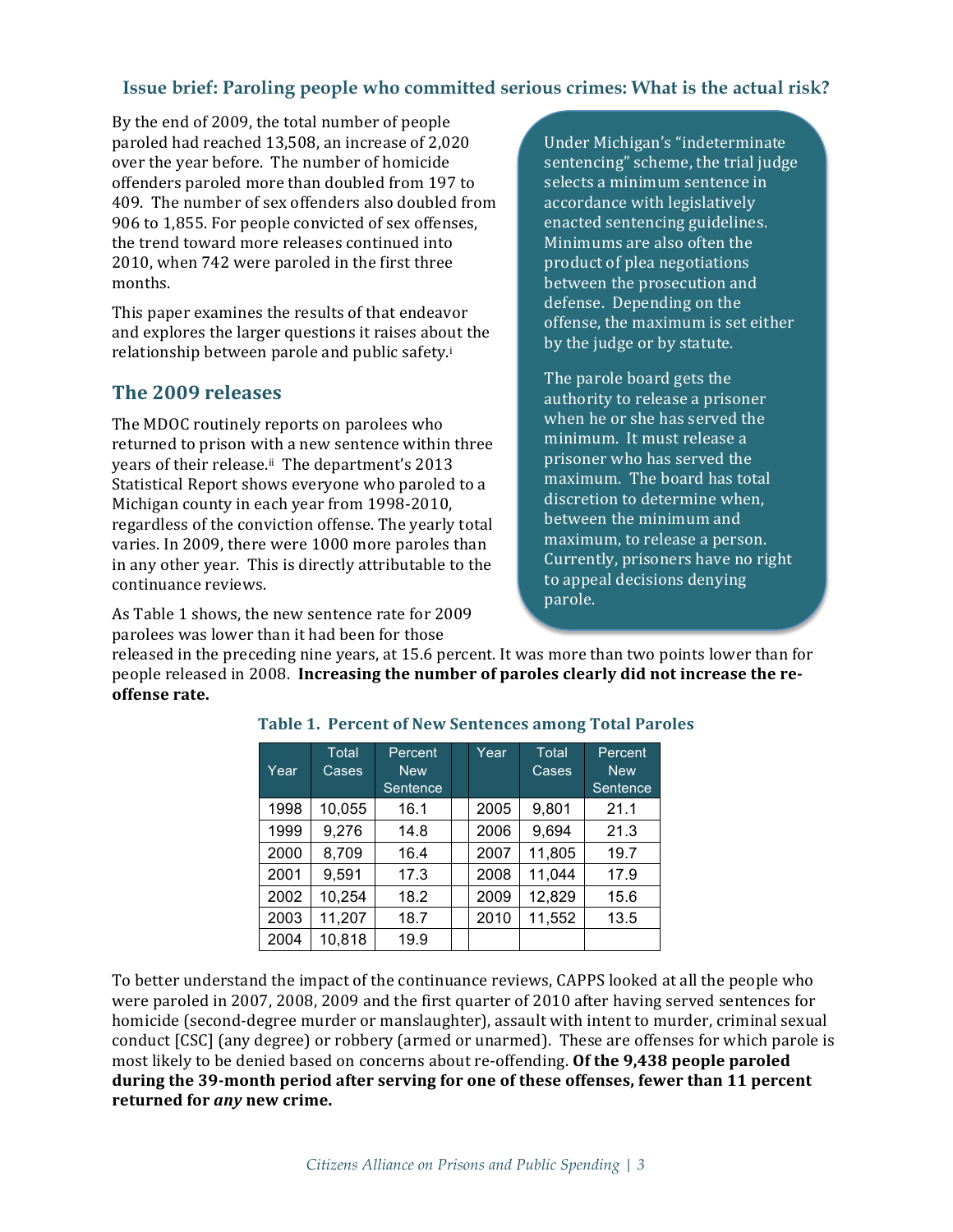The first and last columns of Table 2 reveal three broad points about these offenses:

- The percent of people who returned with new sentences was lower for those released in 2009 than in the two preceding years for each offense group.
- Over 95 percent of the people serving for homicide and sex offenses who were released in 2009 did not return with a new sentence for any crime within three years.
- Re-offense rates for robbery, an assaultive crime with a property crime motive, are much higher than for other crimes against people. Nonetheless, more than 80 percent of people convicted of robbery did not return within three years for any new conviction.

Table 2 also shows the nature of the new offenses for which people returned to prison. Looking at the number of new sentences and the percentage they constitute of total releases, it is apparent that few people paroled on very serious crimes return with convictions for similar offenses.

- People paroled on homicide offenses virtually never return to prison within three years for another homicide, assault with intent to murder or a sex offense.
- People paroled on assault with intent to murder sentences show a similar pattern, although at 6.8 percent their return rate for "other" offenses is a bit higher than that of the homicide offenders.
- Sex offenders have the lowest return rate for a new crime of any type.
	- $\circ$  Contrary to popular assumptions, people paroled on a sex offenses rarely return to prison for another sex offense.
	- $\circ$  Of more than 4,100 people paroled on a sex offense during the 39 months under review, only 32 - less than 1 percent -- returned with a new criminal sexual assault (CSC) sentence.
- People convicted of robbery are more likely to return with a new sentence for the same crime than others paroled on serious crimes. Yet 95 percent of those paroled on a robbery offense do not return with a new sentence for another robbery.
	- $\circ$  They were roughly three times more likely than homicide and sex offenders to return for such offenses as burglary, larceny, drugs or weapons possession.
	- $\circ$  Of the 4,110 robbery offenders released during the 39-month period, four returned for a homicide and none for an assault with intent to murder or CSC offense.

#### **Re-offense rates in historical context**

These low re-offense rates will not surprise criminal justice professionals. They have long known that people who served sentences for crimes against people have far lower re-offense rates than those who served sentences for property or other offenses.

The MDOC published re-offense rates by type of offense for prisoners released from 1960 through 2004. This data showed that people convicted of crimes against persons consistently have the lowest re-offense rates and those convicted of property crimes have the highest. Overall, 85-90 percent of the "person" offenders were not sent back to prison within three years of release for a new offense of any kind. This is because crimes against other people are often impulsive and situational, unlike offenses driven by economics or addiction.

Among people who committed person offenses, re-offense rates vary substantially depending on the specific crime. Table 3 looks at the first year of each decade. It is apparent that people who committed homicide and sex offenses have lower overall re-offense rates than those convicted of assault and much lower rates than those convicted of robbery. Fewer than 6.5 percent of those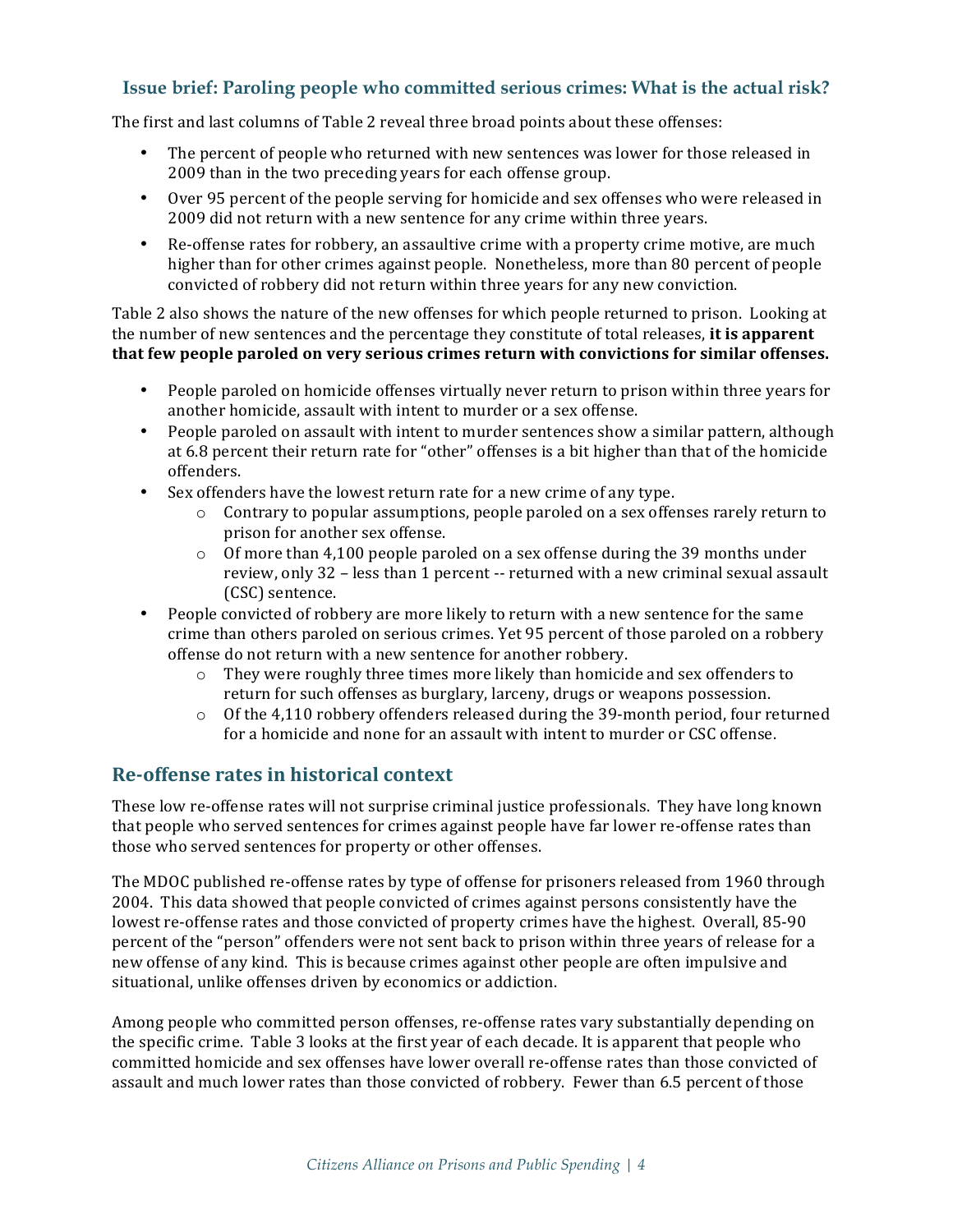| New Sentence Offense  |                            |                          |                     |                          |                            |                          |                            |                          |                            |                          |                            |                          |
|-----------------------|----------------------------|--------------------------|---------------------|--------------------------|----------------------------|--------------------------|----------------------------|--------------------------|----------------------------|--------------------------|----------------------------|--------------------------|
|                       | Homicide                   |                          | Assault/<br>Murder  |                          | CSC                        |                          |                            | Robbery                  |                            | Other                    |                            | Total                    |
| Conviction<br>Offense | No.<br><b>New</b><br>Sent. | $%$ of<br>Total<br>Rel'd | No.<br>New<br>Sent. | $%$ of<br>Total<br>Rel'd | No.<br><b>New</b><br>Sent. | $%$ of<br>Total<br>Rel'd | No.<br><b>New</b><br>Sent. | $%$ of<br>Total<br>Rel'd | No.<br><b>New</b><br>Sent. | $%$ of<br>Total<br>Rel'd | No.<br><b>New</b><br>Sent. | $%$ of<br>Total<br>Rel'd |
| Homicide              |                            |                          |                     |                          |                            |                          |                            |                          |                            |                          |                            |                          |
| 2007<br>$N = 161$     | $\mathbf{0}$               | 0.0                      | 1                   | 0.6                      | 0                          | 0.0                      | $\mathbf{1}$               | 0.6                      | 8                          | 5.0                      | 10                         | 6.2                      |
| 2008<br>$N = 197$     | $\overline{1}$             | 0.5                      | 0                   | 0.0                      | $\mathbf{1}$               | 0.5                      | $\overline{2}$             | 1.0                      | 12                         | 6.1                      | 16                         | 8.1                      |
| 2009<br>$N = 409$     | $\overline{1}$             | 0.2                      | 0                   | 0.0                      | $\mathbf{1}$               | 0.2                      | 3                          | 0.7                      | 13                         | 3.2                      | 18                         | 4.4                      |
| 2010<br>$N = 53$      | $\mathbf{0}$               | 0.0                      | 0                   | 0.0                      | $\mathbf 0$                | 0.0                      | $\mathbf{1}$               | 1.9                      | $\overline{2}$             | 3.8                      | 3                          | 5.7                      |
| Total<br>$N = 820$    | $\overline{2}$             | 0.2                      | $\mathbf{1}$        | 0.1                      | $\overline{2}$             | 0.2                      | $\overline{7}$             | 0.9                      | 35                         | 4.3                      | 47                         | 5.7                      |
| Assault/<br>Murder    |                            |                          |                     |                          |                            |                          |                            |                          |                            |                          |                            |                          |
| 2007<br>$N = 128$     | 0                          | 0.0                      | $\pmb{0}$           | 0.0                      | $\mathbf{1}$               | 0.8                      | $\overline{2}$             | 1.6                      | 9                          | 7.0                      | 12                         | 9.4                      |
| 2008<br>$N = 107$     | 0                          | 0.0                      | $\overline{1}$      | 0.9                      | $\mathbf 0$                | 0.0                      | $\mathbf 0$                | 0.0                      | 9                          | 8.4                      | 10                         | 9.3                      |
| 2009<br>$N = 141$     | 0                          | 0.0                      | $\overline{0}$      | 0.0                      | $\overline{2}$             | 1.4                      | $\mathbf{1}$               | 0.7                      | 8                          | 5.7                      | 11                         | 7.8                      |
| 2010<br>$N = 23$      | 0                          | 0.0                      | $\pmb{0}$           | 0.0                      | 0                          | 0.0                      | $\mathbf{1}$               | 4.3                      | 1                          | 4.3                      | $\overline{2}$             | 8.7                      |
| Total<br>$N = 399$    | 0                          | 0.0                      | $\overline{1}$      | 0.3                      | 3                          | 0.8                      | $\overline{4}$             | $1.0$                    | 27                         | 6.8                      | 35                         | 8.8                      |
| <b>CSC</b>            |                            |                          |                     |                          |                            |                          |                            |                          |                            |                          |                            |                          |
| 2007<br>$N = 606$     | $\mathbf 0$                | 0.0                      | 0                   | 0.0                      | $6\phantom{a}$             | 1.0                      | $\overline{2}$             | 0.3                      | 36                         | 5.9                      | 44                         | 7.3                      |
| 2008<br>$N = 906$     | 0                          | 0.0                      | 0                   | 0.0                      | 8                          | 0.9                      | $\mathbf 0$                | 0.0                      | 40                         | 4.4                      | 48                         | 5.3                      |
| 2009<br>$N = 1,855$   | 0                          | 0.0                      | $\mathbf 0$         | 0.0                      | 13                         | 0.7                      | 5                          | 0.3                      | 65                         | 3.5                      | 83                         | 4.5                      |
| 2010<br>$N = 742$     | 0                          | 0.0                      | 0                   | 0.0                      | 5 <sub>5</sub>             | 0.7                      | 1                          | 0.1                      | 12                         | 1.6                      | 18                         | $2.4\,$                  |
| Total<br>$N = 4,109$  | $\pmb{0}$                  | 0.0                      | $\pmb{0}$           | 0.0                      | 32                         | 0.8                      | $\bf 8$                    | 0.2                      | 153                        | 3.7                      | 193                        | 4.7                      |
| <b>Robbery</b>        |                            |                          |                     |                          |                            |                          |                            |                          |                            |                          |                            |                          |
| 2007<br>$N = 1,396$   | $\mathbf{1}$               | 0.1                      | 0                   | 0.0                      | 0                          | 0.0                      | 68                         | 4.9                      | 185                        | 13.3                     | 254                        | 18.2                     |
| 2008<br>$N = 1,203$   | 3                          | 0.2                      | $\pmb{0}$           | 0.0                      | $\mathsf{O}\xspace$        | 0.0                      | 53                         | 4.4                      | 178                        | 14.8                     | 234                        | 19.5                     |
| 2009<br>$N = 1,249$   | $\pmb{0}$                  | 0.0                      | $\mathsf{O}\xspace$ | 0.0                      | $\mathbf 0$                | 0.0                      | 45                         | 3.6                      | 161                        | 12.9                     | 206                        | 16.5                     |
| 2010<br>$N = 262$     | $\pmb{0}$                  | 0.0                      | $\mathsf{O}\xspace$ | 0.0                      | $\pmb{0}$                  | 0.0                      | 13                         | 5.0                      | 27                         | 10.3                     | 40                         | 15.3                     |
| Total<br>$N = 4,110$  | 4                          | 0.1                      | $\pmb{0}$           | 0.0                      | 0                          | 0.0                      | 179                        | 4.4                      | 551                        | 13.4                     | 734                        | 17.9                     |

# Table 2. Frequency of New Offense Types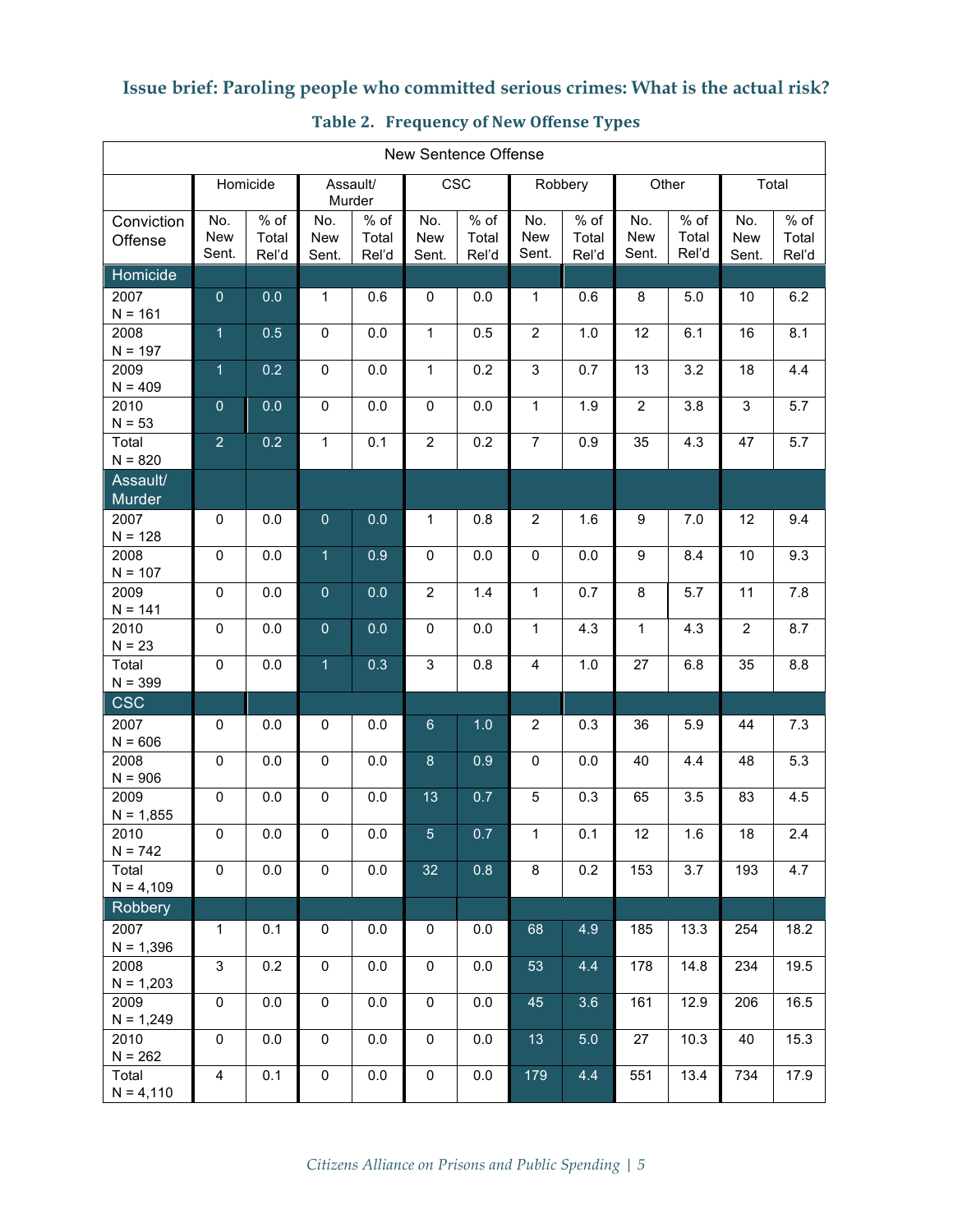paroled from homicide sentences and 10 percent of those paroled from sex offenses returned with a new sentence for any crime.

For several decades, the MDOC also provided data about the kinds of new crimes parolees committed. Thus Table 3 also enables us to see the extent to which serious offenders returned to prison for committing the same type of offense again. The short answer is: **rarely.** 

| Cohort | <b>Total New Sentence Rate</b> |          |         |         |  |          | New Sentence for Same Crime |                |                |
|--------|--------------------------------|----------|---------|---------|--|----------|-----------------------------|----------------|----------------|
|        | Homicide                       | Rape/CSC | Assault | Robbery |  | Homicide | Rape/CSC                    | <b>Assault</b> | <b>Robbery</b> |
| 1960   | $1.6\%$                        | 5.5%     | $8.2\%$ | 17.1%   |  |          |                             |                |                |
| 1970   | $3.4\%$                        | 2.7%     | 14.3%   | 12.4%   |  |          |                             |                |                |
| 1980   | 5.9%                           | 9.9%     | 14.8%   | 16.6%   |  | $0.4\%$  | $0.4\%$                     | 2.0%           | 4.8%           |
| 1990   | $6.3\%$                        | $6.8\%$  | 12.5%   | 17.2%   |  | $1.0\%$  | 2.5%                        | 4.1%           | 5.6%           |
| 2000   | $5.4\%$                        | 3.8%     | 8.0%    | 16.0%   |  | 0.5%     | 1.9%                        | 2.3%           | 3.2%           |

#### **Table 3. Five-Decade New Sentence Rates for Specific "Person" Crimes**

A study published by CAPPS in 2009 examined the extent to which released prisoners returned with new offenses within four years. *Denying Parole at First Eligibility: How Much Public Safety* does *it Actually Buy?* reported on nearly 77,000 cases of people first paroled from 1986-1999. Overall, the study found that 18 percent of all released prisoners returned with sentences for new crimes. However, homicide and sex offenders had rates of return with new sentences below eight percent. And all of the most serious offenses showed extremely low rates of repeating the offense of conviction. During this 14-year period:

- Of 6,673 sex offenders, 204 (3.1 percent) returned with a new sex offense.
- Of 2,448 homicide offenders, 14 (0.5 percent) returned for a new homicide.

The CAPPS report also summarized numerous studies from other jurisdictions. These studies consistently found that reoffending is highest for property offenses and lowest for homicide and sex offenses. Eight of nine that looked at recidivism rates for sex offenders found that the rate for returning to prison for a new sex offense was 3.5 percent or less.iii

In sum, a wealth of evidence going back decades, from Michigan and many other states, shows that the very low re-offense rates of the parolees released in Michigan from 2007-2010 are absolutely typical. Such consistent results appear to be independent of changes in parole conditions, the availability of re-entry support or the use of oversight methods such as electronic monitoring and the sex offender registry. Fears that paroling prisoners who had been convicted of homicide, sex and other serious crimes against people presents a substantial risk to public safety are simply not supported by the facts.

# **Examining the Continuances**

Studies have also consistently shown there is no correlation between keeping people incarcerated longer and their likelihood of reoffending.<sup>iv</sup> Why, then, do we deny release to thousands of people who have served their minimum sentences? What are the costs and the benefits?

The available data did not allow for examination of exactly how long beyond their minimum sentences the 2007-2010 parolees had served. We can, however, examine how often they were continued. Typically, when parole is denied, the prisoner's incarceration is continued for 12, 18 or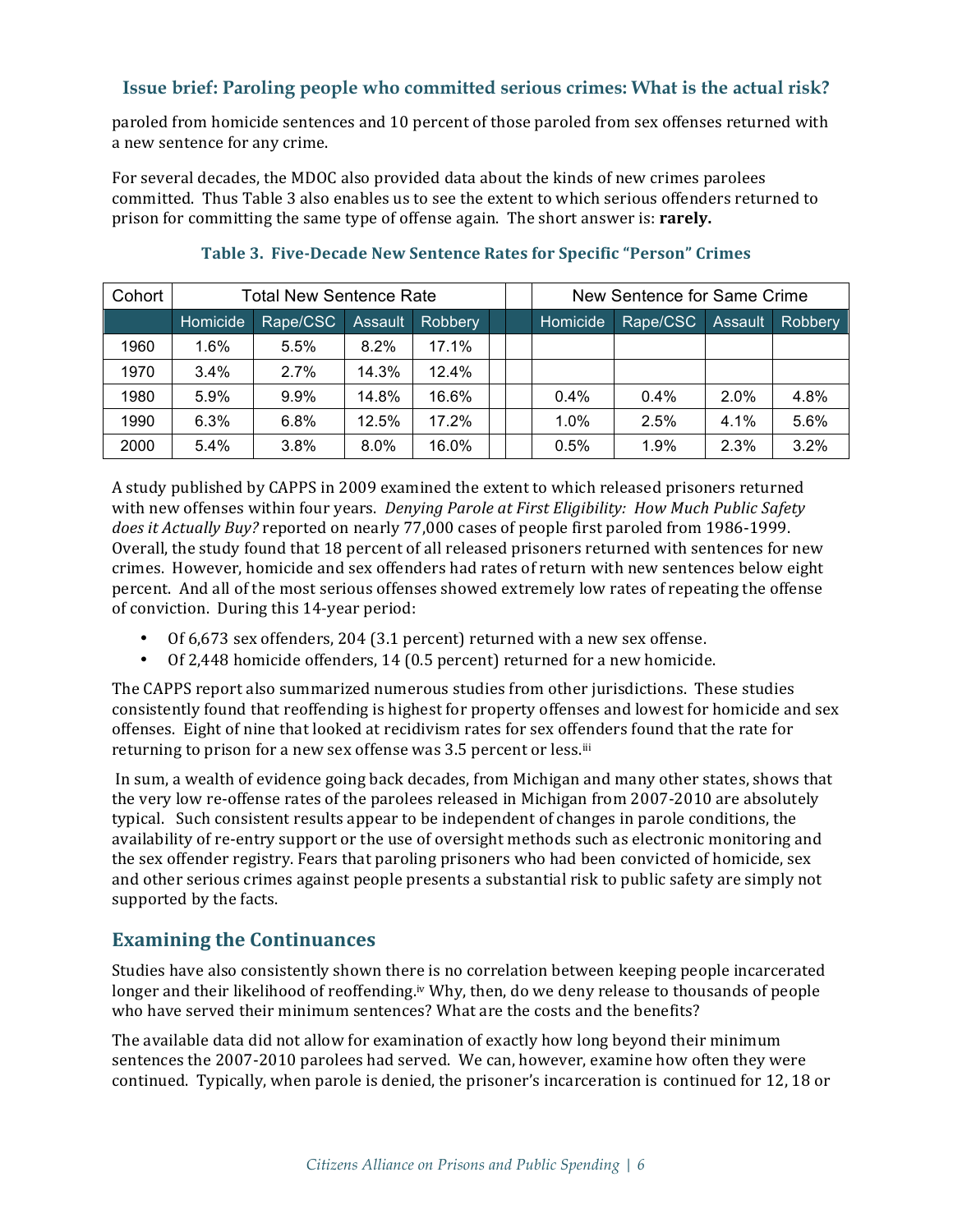24 months before he or she is reviewed again. The frequency of continuances for people who committed offenses against people is remarkable.

- 27 percent were released upon serving their minimum sentence.
- 22 percent were continued just once.
- 14 percent were continued twice.

Of the remaining  $37$  percent (a total of  $3,479$ ):

- 1,042 had been continued three times.
- 766 had been continued four times.
- 558 had been continued five times.
- 384 had been continued six times.
- 729 had been continued seven times or more.

Even if each continuance was only for one year, a conservative estimate, it is evident that thousands of people spent many years longer in prison than their judicially imposed minimum sentences required. 

Table 4 shows the frequency of continuances by offense type. The differences are extreme.

#### **Robbery** offenses had the fewest continuances:

- More than 40 percent were paroled on their minimums.
- More than 63 percent had no more than one continuance.
- Fewer than 20 percent had been continued four or more times.
- Note: The proportions are quite similar for those convicted of assault with intent to murder.

#### **Sex** offenses had by far the most:

- Only 12.4 percent were paroled on their minimums.
- 33.4 percent had no more than one continuance.
- Nearly 34 percent had been continued four or more times.

The number of continuances was substantially higher for people released as part of the continuance review process:

- Among those paroled in 2007 and 2008, 18 percent were paroled on their minimums.
- Among those paroled in 2009 and 2010, the proportion dropped to 10 percent and eight percent, respectively.
- By 2010, 40 percent had been continued four or more times.

#### Homicide offenders also had a much lower chance of being released at their minimum and a greater chance of being continued repeatedly:

- Fewer than half had no more than one continuance.
- Nearly one quarter had been continued four or more times.
- The percentage paroled on the minimum declined from more than 30 percent in 2007 and 2008 to 24 percent in 2009 and 22.6 percent in 2010.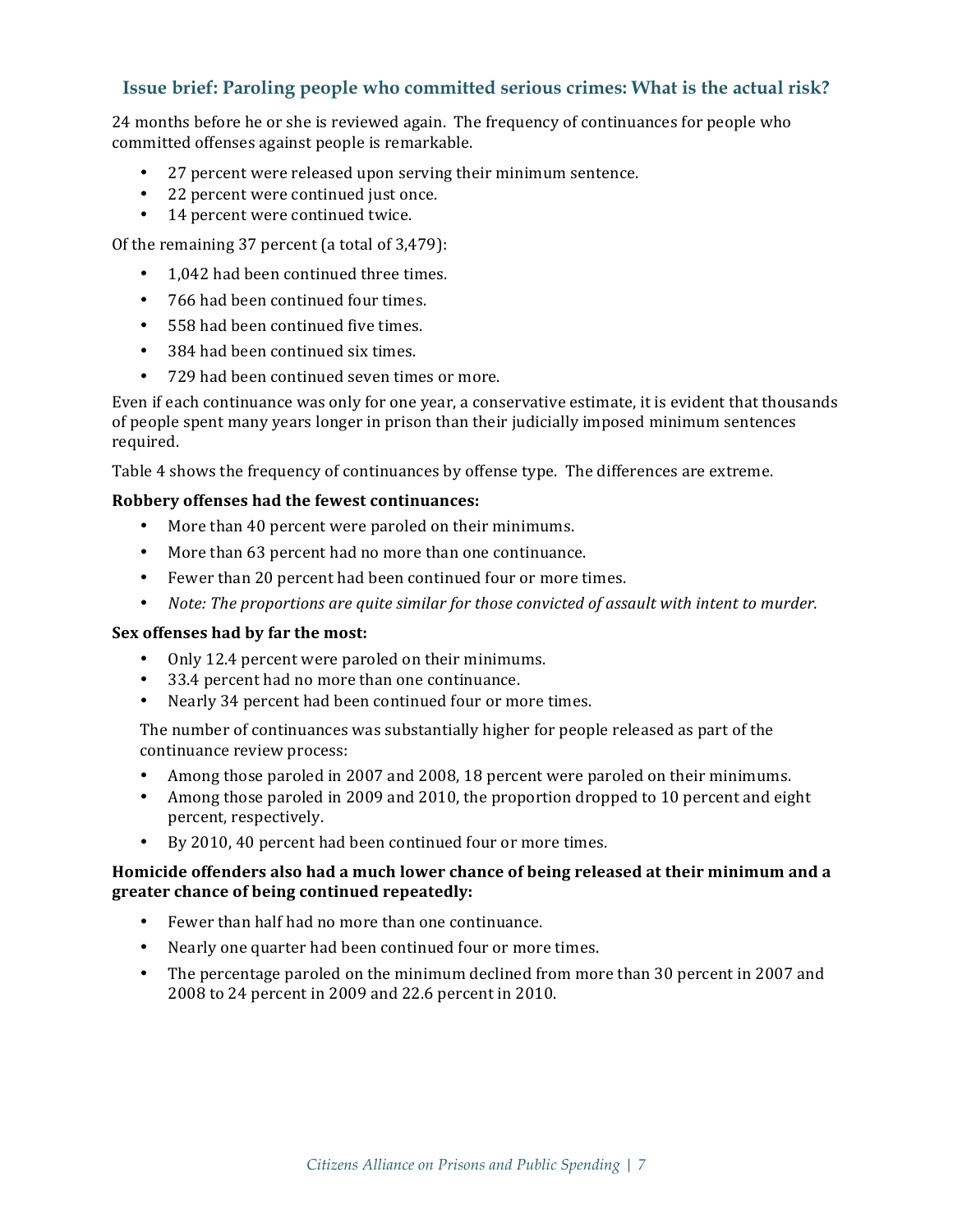|                | <b>Continuances</b> |                |       |       |       |  |  |  |  |  |  |
|----------------|---------------------|----------------|-------|-------|-------|--|--|--|--|--|--|
|                | 0                   | 3<br>$4+$<br>っ |       |       |       |  |  |  |  |  |  |
| Homicide       | 26.7%               | 20.9%          | 15.2% | 12.0% | 23.4% |  |  |  |  |  |  |
| Assault/Murder | 38.1%               | 24.1%          | 12.3% | 9.8%  | 15.8% |  |  |  |  |  |  |
| <b>CSC</b>     | 12.6%               | 20.8%          | 17.8% | 14.8% | 33.9% |  |  |  |  |  |  |
| Robbery        | 40.5%               | 22.9%          | 10.6% | 7.2%  | 18.8% |  |  |  |  |  |  |

#### Table 4. Continuances by Offense Type

Table 5 explores whether keeping people incarcerated longer reduces their likelihood of returning with a new sentence. The answer is no. **There is no correlation between how often people are** continued and whether they reoffend.

- **Homicide:** 93-96 percent did not return with new sentences, regardless of how many times they were continued.
- **Assault with intent to murder:** 94 percent of those who were not continued at all and those who were continued four or more times did not return with new sentences.

Note: Although these cases show some variation, the small number of people who returned with a new sentence causes the percentages to be exaggerated.

- **Sex offenses:** Nearly 94-97 percent did not return with new sentences, regardless of how many times they were continued.
- **Robbery offenses:** Although the robbery offenders had higher re-offense rates, they also showed very little variation according to the number of continuances. The proportion who did not return with new sentences ranged from 78.6 to 83.7percent. The rates for those who had one continuance and those who had four or more were virtually identical.

|                  | Continuances |       |         |       |       |  |  |
|------------------|--------------|-------|---------|-------|-------|--|--|
|                  | 0            | 1     | 2       | 3     | $4+$  |  |  |
| Homicide         |              |       |         |       |       |  |  |
| No $(N = 773)$   | 93.6%        | 94.2% | 96.0%   | 92.9% | 94.7% |  |  |
| Yes ( $N = 47$ ) | 6.4%         | 5.8%  | 4.0%    | 7.1%  | 5.3%  |  |  |
| Assault/Murder   |              |       |         |       |       |  |  |
| No $(N = 364)$   | 94.1%        | 91.7% | 81.6%   | 87.2% | 93.7% |  |  |
| Yes ( $N = 35$ ) | 5.9%         | 8.3%  | 18.4%   | 12.8% | 6.3%  |  |  |
| <b>CSC</b>       |              |       |         |       |       |  |  |
| No $(N = 3,916)$ | 93.6%        | 94.2% | 97.0%   | 96.6% | 95.2% |  |  |
| Yes $(N = 193)$  | 6.4%         | 5.8%  | $3.0\%$ | 3.4%  | 4.8%  |  |  |
| Robbery          |              |       |         |       |       |  |  |
| No $(N = 3,376)$ | 83.7%        | 81.4% | 80.6%   | 78.6% | 81.8% |  |  |
| Yes $(N = 734)$  | 16.3%        | 18.6% | 19.4%   | 21.4% | 18.2% |  |  |

#### **Table 5. Continuances by New Sentence "No" and "Yes"**

MCL 791.233e requires the development of guidelines to aid the parole board in deciding whom to release. People who achieve a certain point total are considered "high probability of release." They are supposed to be paroled unless the board has "substantial and compelling reasons" to depart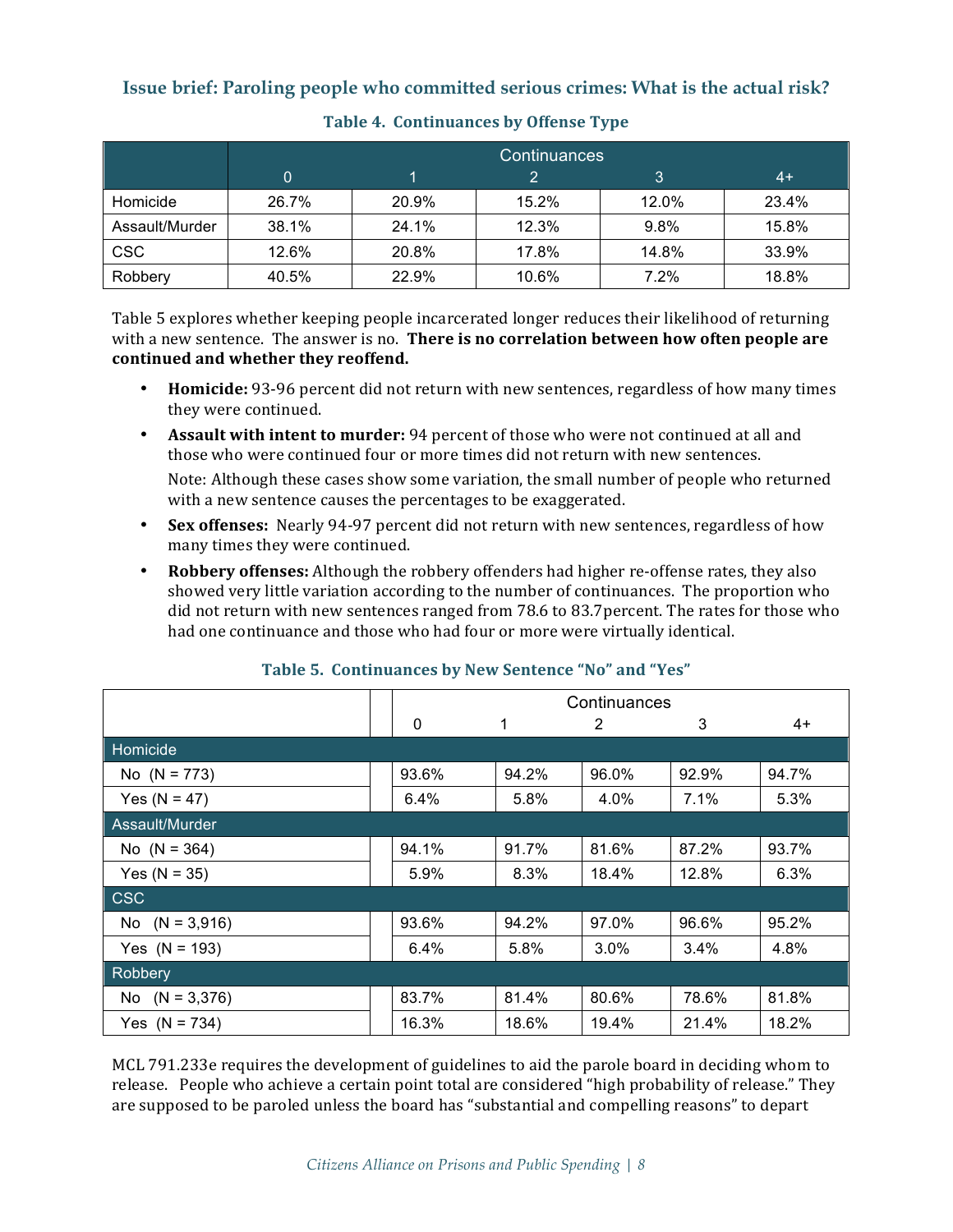from the guidelines recommendation. While the guidelines assign points for various factors known to predict re-offense risk, such as prior record, age and institutional misconducts, they also include offense factors that the board often chooses to consider. An extra negative five points are assigned to all sex offenders, making it harder for them to achieve a high probability score.<sup>v</sup>

By administrative rule, the parole guidelines are designed so that people who score high probability of release do not exceed an assaultive felony recidivism rate of more than 5 percent. R. 716 (2). Thus it is to be expected that people who score high probability of release will have a lower overall rate of returns to prison with new sentences.

More noteworthy is the relatively low rate of new sentences among people with average probability scores, especially those who had committed homicide and sex offenses. Table 6 shows that the difference in re-offense rates between people with high and average scores ranged from 4 to 7.2 percent.

#### Table 6. Percentage of Returns with Any New Sentence by Parole Guidelines Score

|                                | High Probability of Release | Average Probability of Release |
|--------------------------------|-----------------------------|--------------------------------|
| Homicide                       | 4.3%                        | $10.3\%$                       |
| Assault with intent to murder  | 6.4%                        | 13.6%                          |
| <b>Criminal Sexual Conduct</b> | 2.7%                        | $6.7\%$                        |
| Robbery                        | 14.5%                       | 20.9%                          |

The data clearly show that:

- There are thousands of continuances annually.
- The number of continuances does not correlate with re-offense rates.
- The parole guidelines score does correlate with reoffending.

That still leaves two important questions:

- 1. How does the number of continuances relate to parole guidelines scores? That is, how often are people with high probability scores continued?
- 2. Are people who score high probability continued less often than those who score average probability?

Table 7 shows that for three of the four offense groups, people with high probability scores are substantially more likely than those with average scores to be released on their minimum and less likely to be continued four or more times. However:

- For people continued one, two or three times, the differences in releases between the high and average probability cases were much smaller.
- The sex offense group is an exception. Not only were the differences between the high and average probability cases very small across the board, those who scored average probability actually fared better. They had a larger proportion with no more than one continuance and a smaller share that was continued four or more times.

Table 7 also shows that a substantial portion of people who score high probability of release are continued repeatedly.

For those convicted of sex offenses, the proportion of high probability cases with four or more continuances was nearly 36 percent. Only 11.3 percent were released on their minimums. Fewer than one-third had no more than one continuance.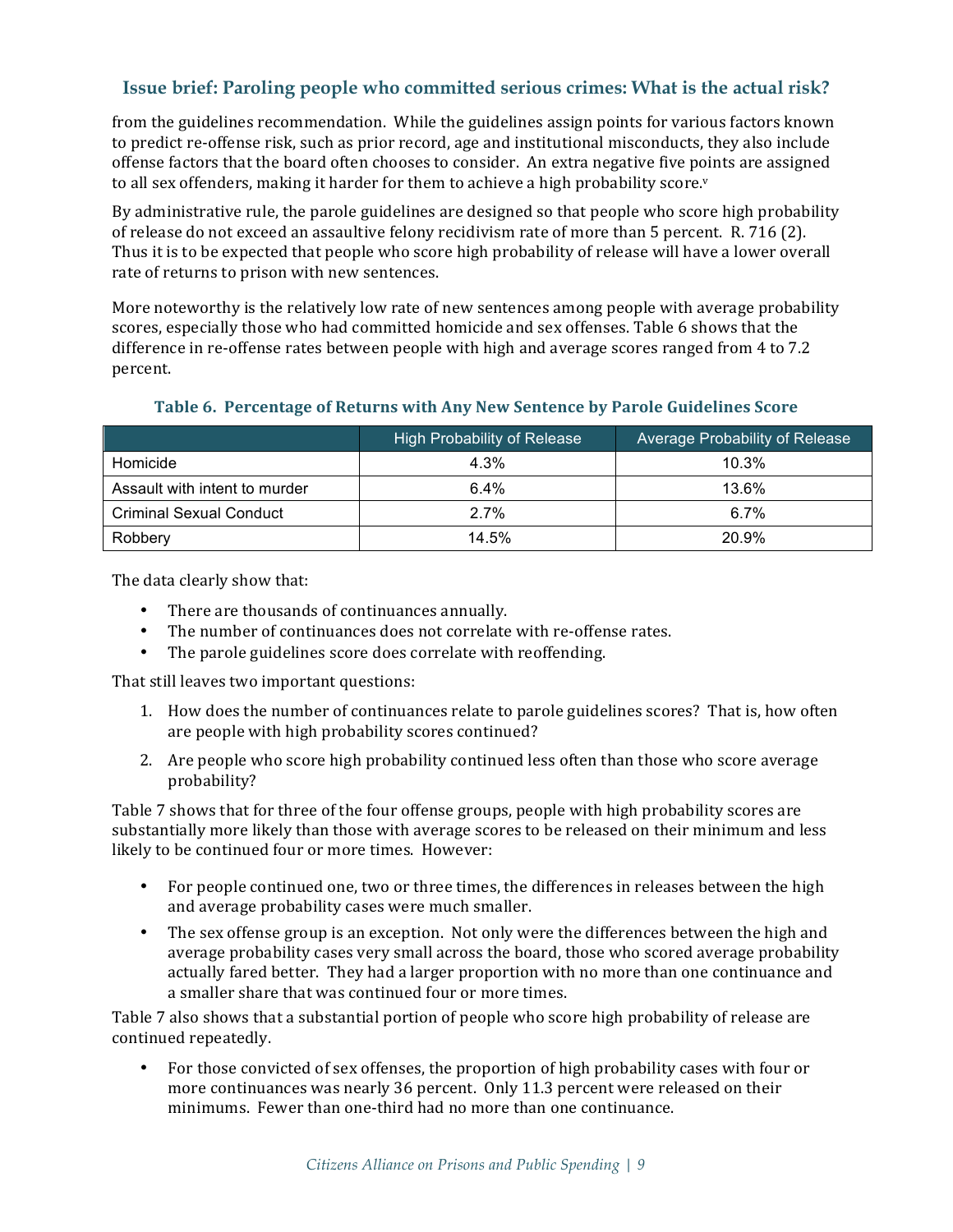# **Anatomy of a continuance: Ronald Webb**

There is no dispute that Ronald Webb's father was physically and emotionally abusive. His parents divorced when Webb was age 10. Webb lived primarily with his father, with whom he had a "love/hate relationship." Webb's school performance suffered and his acting out caused his mother to seek family counseling. By the age of 14, Webb had developed a substantial pattern of substance abuse. His criminal record consisted of a few thefts but no history of violence.



In Nov. 1990, when Webb was 19, he killed his father and his father's girlfriend with a shotgun. He was charged with two counts of open murder. A Jackson County jury found him not guilty by reason of insanity for his father's death and guilty of second-degree murder but mentally ill for the death of his father's girlfriend. He was also convicted of two counts of possessing a firearm while committing a felony. He was sentenced to serve 25-50 years for murder plus two years for each of the felony firearm counts.

Despite his difficult childhood and the jury's verdicts that found him mentally ill, Webb received no sort of therapy when he entered

prison. However he adjusted well. His work, school and program reports are excellent, his misconduct history is not serious and he is housed in a minimum security facility.

Webb, now 43, first became eligible for release on August 1, 2013. In preparation for parole consideration, risk assessment instruments were scored and the parole board requested a psychological evaluation. The COMPAS Risk Assessment showed Webb to be low for violence, low for recidivism and low for recommended level of supervision. His parole guidelines score was "high probability of release." The psychologist found no evidence of mental illness. Webb has the full support of his mother and sisters and the promise of a job upon release.

On May 17, 2013, Webb was continued for one year because he had not been able to complete programming the board felt he should have. In mid-August he began the Violence Prevention Program (VPP). He completed the program 10 weeks later with a final assessment of "Excellent". Before his next parole review, the parole guidelines were scored again. He again scored "high probability of release" and his positive numerical score had increased.

Webb was interviewed by a single board member. Notes in the file confirm what Webb and his mother were told: The interviewing member believed that, regardless of the jury's verdict, Webb was actually guilty of two counts of premeditated murder.

On May 2, 2014, the board continued Webb again, this time for 24 months. The substantial and compelling reasons given for departing from the parole guidelines were:

"Prisoner failed to take responsibility for his violent actions and minimized his behavior, blames others for his anger. The  $P[arcole]$   $B[card]$  does not have reasonable assurance at this time that P's risk is reduced. "

Webb's next consideration date will be August 10, 2016.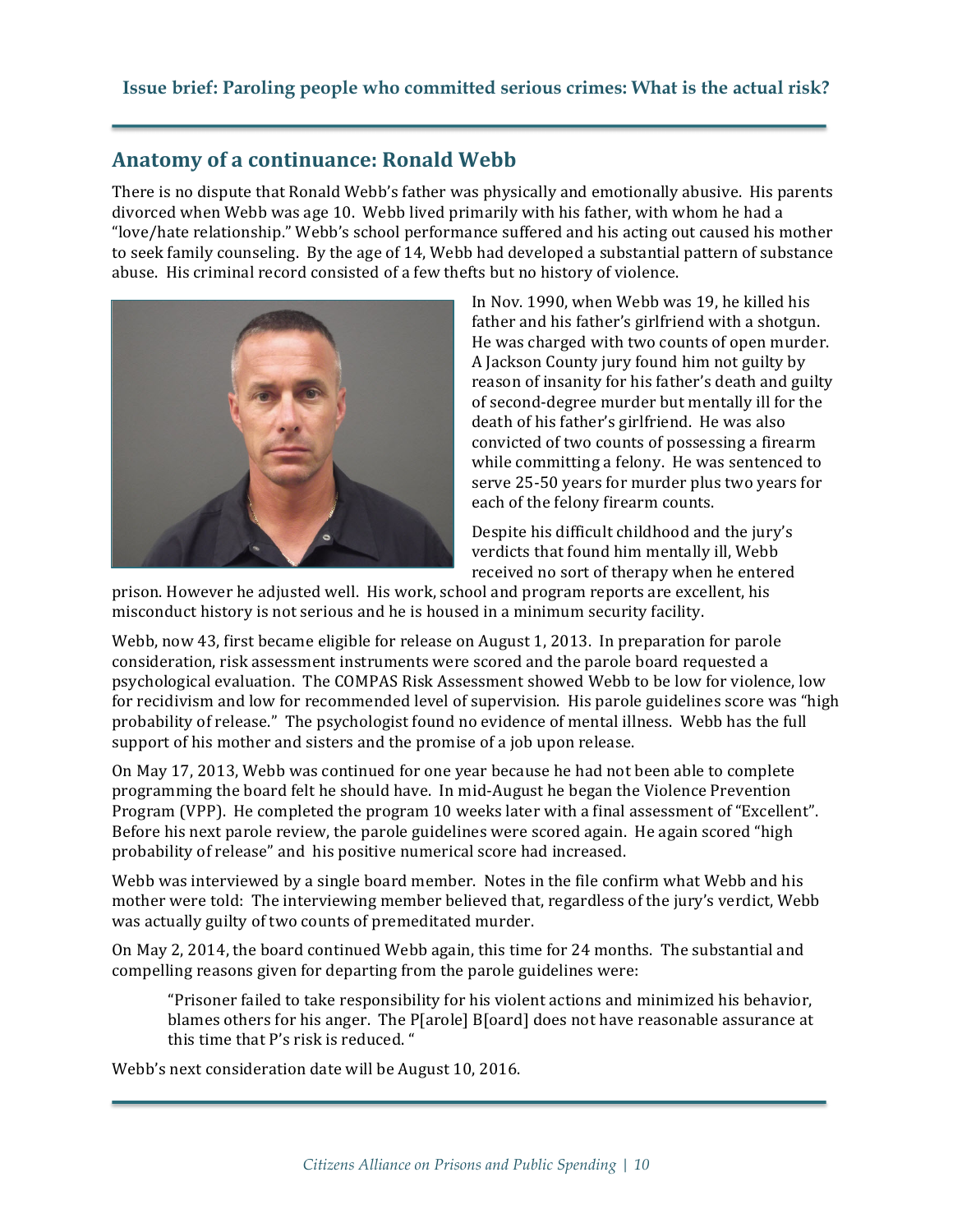- Among those convicted of homicide, nearly a quarter of the high probability cases were continued four or more times. Only 26 percent were released on their minimums. More than 50 percent had been continued more than once.
- For those convicted of assault with intent to murder and robbery, about 12 percent of those scoring high probability of release were continued four times or more. Two-thirds or more in these offense groups had no more than one continuance. More than 40 percent of the assault group and 48 percent of the robbery group were released on their minimums.

It is apparent from the data that the parole board considers the nature of the offense to be a "substantial and compelling reason" for denying release to a prisoner who is low risk to release. The nature of the offense is the primary factor considered by the court in setting the minimum sentence. Thus the board is extending the incarceration of thousands of prisoners, based on its own view of the appropriate punishment, not on an assessment of actual risk.

|                | Continuances |       |       |         |       |  |  |  |  |
|----------------|--------------|-------|-------|---------|-------|--|--|--|--|
|                | 0            | 1     | 2     | 3       | $4+$  |  |  |  |  |
| Homicide       |              |       |       |         |       |  |  |  |  |
| High           | 25.9%        | 21.1% | 17.5% | 12.1%   | 23.5% |  |  |  |  |
| Average        | 19.6%        | 23.0% | 10.8% | 12.7%   | 33.8% |  |  |  |  |
| Assault/Murder |              |       |       |         |       |  |  |  |  |
| High           | 40.6%        | 25.9% | 12.8% | $9.0\%$ | 11.7% |  |  |  |  |
| Average        | 32.6%        | 20.5% | 11.4% | 11.4%   | 24.2% |  |  |  |  |
| <b>CSC</b>     |              |       |       |         |       |  |  |  |  |
| High           | 11.3%        | 19.8% | 18.5% | 14.9%   | 35.5% |  |  |  |  |
| Average        | 13.9%        | 21.9% | 17.1% | 14.9%   | 32.2% |  |  |  |  |
| Robbery        |              |       |       |         |       |  |  |  |  |
| High           | 48.1%        | 25.4% | 8.2%  | 5.7%    | 12.6% |  |  |  |  |
| Average        | 30.7%        | 22.0% | 13.2% | 8.8%    | 25.2% |  |  |  |  |

#### Table 7. Continuances by Parole Guidelines Score

# **Conclusion**

People who commit murder, criminal sexual conduct and other assaultive offenses receive longer prison sentences than other offenders because of the seriousness of their crimes. Their behavior is clearly deserving of more punishment than a property or drug offense. But once they have served their minimum sentences, should these offenders be granted parole like other prisoners, based on their institutional conduct, program participation and parole guidelines scores? Or should they be denied release because they are perceived to present an ongoing threat to public safety?

The answer to these questions is central to the debate over how to control the size of the prisoner population while protecting public safety. Understandably, no parole board member wants to release someone who has caused terrible harm only to have similar harm visited on another victim. It is easier to err on the side of keeping a prisoner incarcerated longer than to face opposition based on potential or actual new offenses. But at roughly \$20 million per each 1,000 prisoners, we simply cannot afford to keep parole-eligible people locked up longer than is necessary for public safety.

It is true that when 95 percent of a group does not reoffend, five percent do. And within that five percent there will inevitably be serious cases with tragic consequences. By definition, these will be